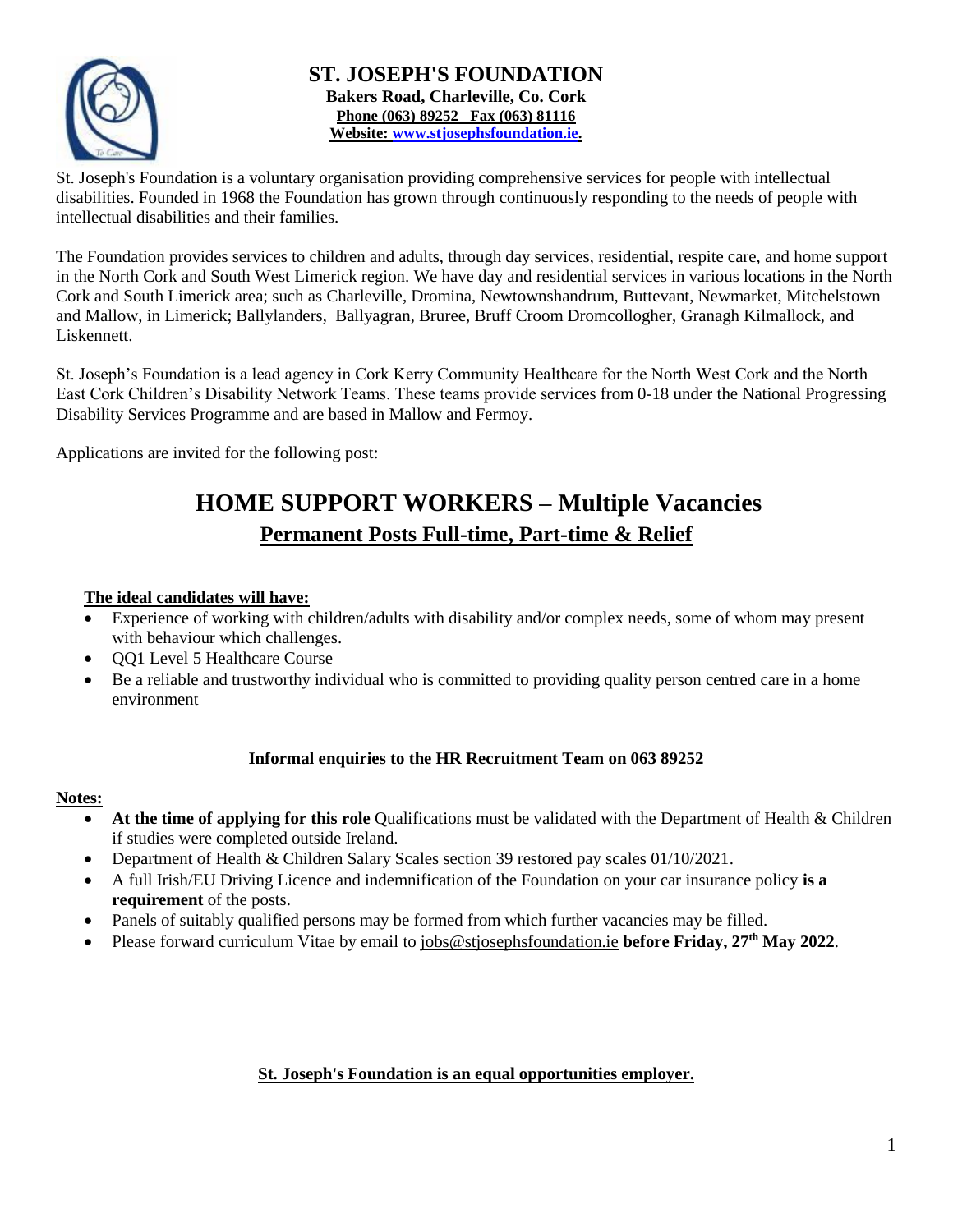### **JOB DESCRIPTION**

| <b>JOB TITLE:</b>                           | <b>Home Support Worker</b>                                                                                  |
|---------------------------------------------|-------------------------------------------------------------------------------------------------------------|
| <b>REPORTING TO:</b>                        | <b>Home Support Leader</b>                                                                                  |
| <b>RELATIONSHIPS:</b>                       | <b>Service Users and Families.</b>                                                                          |
| <b>LIAISE WITH:</b>                         | Social Work & Multi-Disciplinary Team                                                                       |
| <b>INITIAL HOURLY</b><br><b>COMMITMENT:</b> | As per contracted hours.                                                                                    |
| <b>INITIAL ASSIGNMENT:</b>                  | Adults/Children in a home setting in the North West Cork /<br><b>North East Cork / South Limerick Areas</b> |

#### **JOB GOAL:**

.

To provide a home based service to an adult/child with a disability and/or complex needs, enabling them to live with respect and dignity within their own home and community.

#### **DUTIES/RESPONSIBILITIES:**

- To be responsible for general wellbeing of the adult/child while in your care.
- To implement the adults/child's individual programme plan as appropriate. Instruction from Multi-Disciplinary Team will be given as required.
- To assist with clothing, feeding, toileting and general hygiene as required.
- To ensure all interactions with the adult/child and his/her family is approached with dignity and respect.
- To respect the privacy of the adult/child at all times.
- Ensure adequate reports are kept as requested.
- To promote a positive awareness of disability in the community.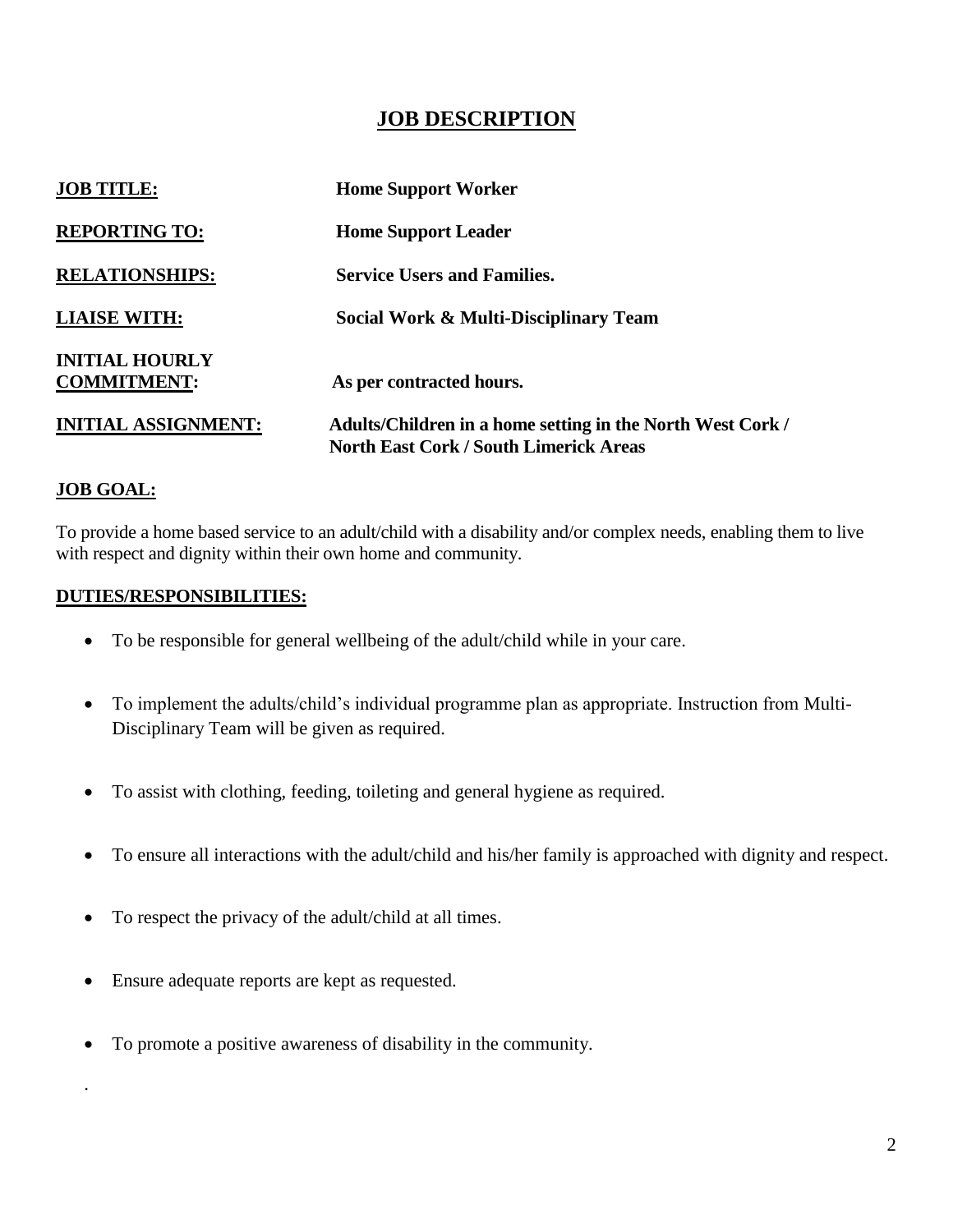#### **HEALTH & SAFETY:**

- To be aware of and practice the correct use of all lifting equipment e.g. Hoists.
- To adhere to the recommendations outlined in the adults/child's risk assessment.
- To report any accident/incident, no matter how small to the Home Support Leader, or designated person.
- Make oneself aware of the Foundation's duties and the employee duties under the Safety, Health and Welfare at work Act 2005.
- To ensure adequate knowledge of emergency actions and plans and support contact numbers.
- To ensure fire and safety precautions are implemented and maintained.

#### **GENERAL**

- The service will be limited to a three month period initially and will then be reviewed in agreement with the parents.
- Queries regarding the position should be directed the Home Support Co-Ordinator, or designated person.
- To undertake relevant training courses (both in house and external) as may be required to develop the necessary skills to meet organisational needs.
- As the above is not an exhaustive list of duties and responsibilities, this job description may be revised from time to time to take account of any change in requirements of the position or any other duties as may be assigned by the Home Support Leader/Multi-Disciplinary Team or Chief Executive.

#### **CONFIDENTIALITY.**

In the course of your employment, you may have access to or hear information concerning the medical or personal affairs of clients or staff or other centres' business. Such records and information are strictly confidential. In addition, records must never be left in such a manner that unauthorised persons can obtain access to them.